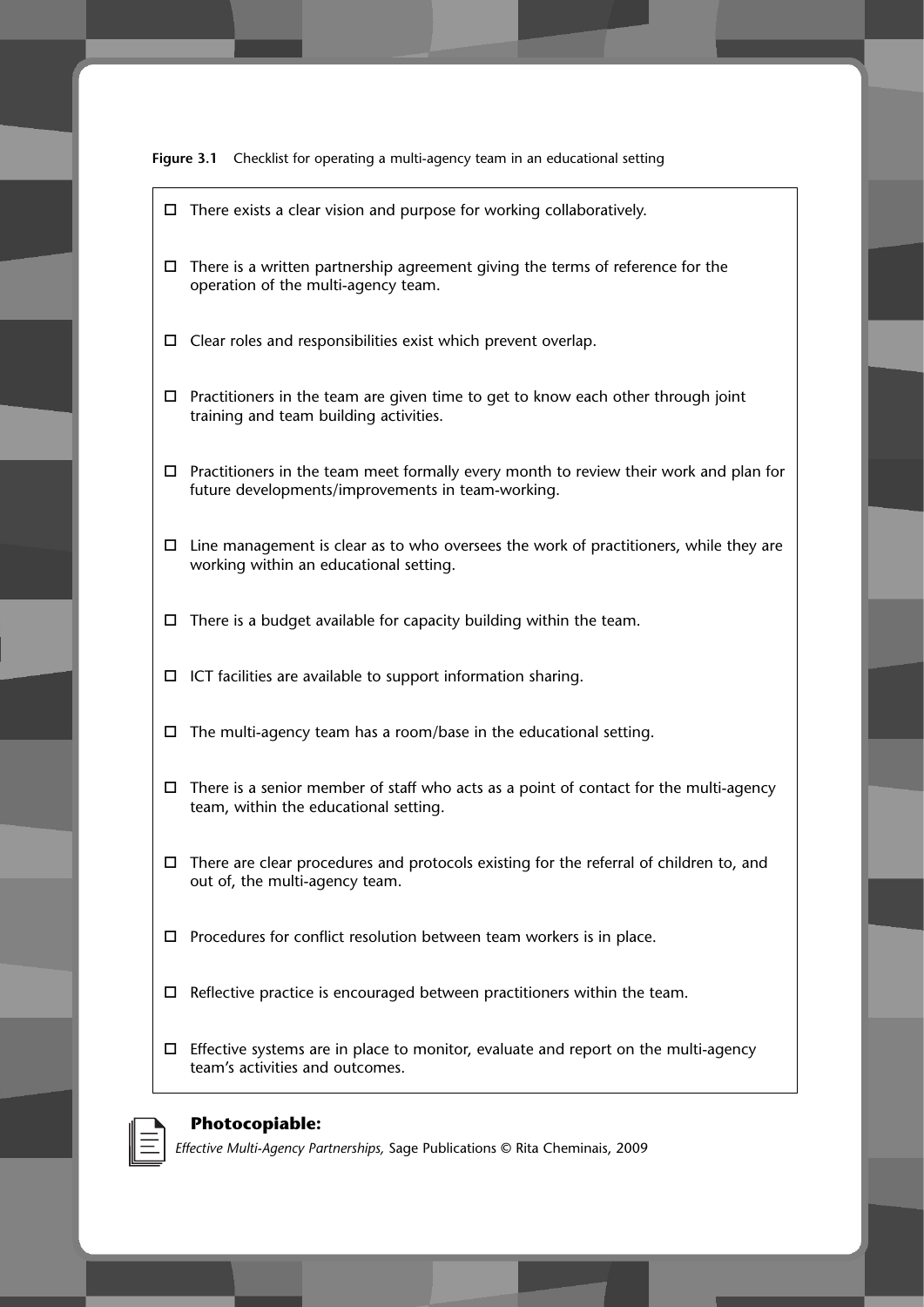

- □ Share the moral purpose e.g. ECM outcomes make change necessary and they shape the vision and mission.
- $\Box$  Help others to understand the change process share the big picture and promote working in new and different ways, avoiding initiative overload.
- □ Adopt a team approach, building trust between partners from within and outside the educational setting.
- $\Box$  Redesign jobs and roles for staff in the educational setting, to maximize their strengths in supporting multi-agency partnership working and activities.
- □ Demonstrate emotional intelligence through being sensitive to the needs of others.
- □ Look for new partners to build capacity for ECM.
- □ Develop more flexible organizational structures responsive to the needs of children and their parents/carers.
- □ Develop a learning culture and a learning community where practitioners learn from others.
- □ Achieve coherence and connectedness avoid taking too much on at once.
- □ Foster a solution-focused approach.
- $\Box$  Adopt the wider view to become an outward facing organization making a difference locally by developing a shared local commitment and building relationships.

#### **Photocopiable:**

*Effective Multi-Agency Partnerships,* Sage Publications © Rita Cheminais, 2009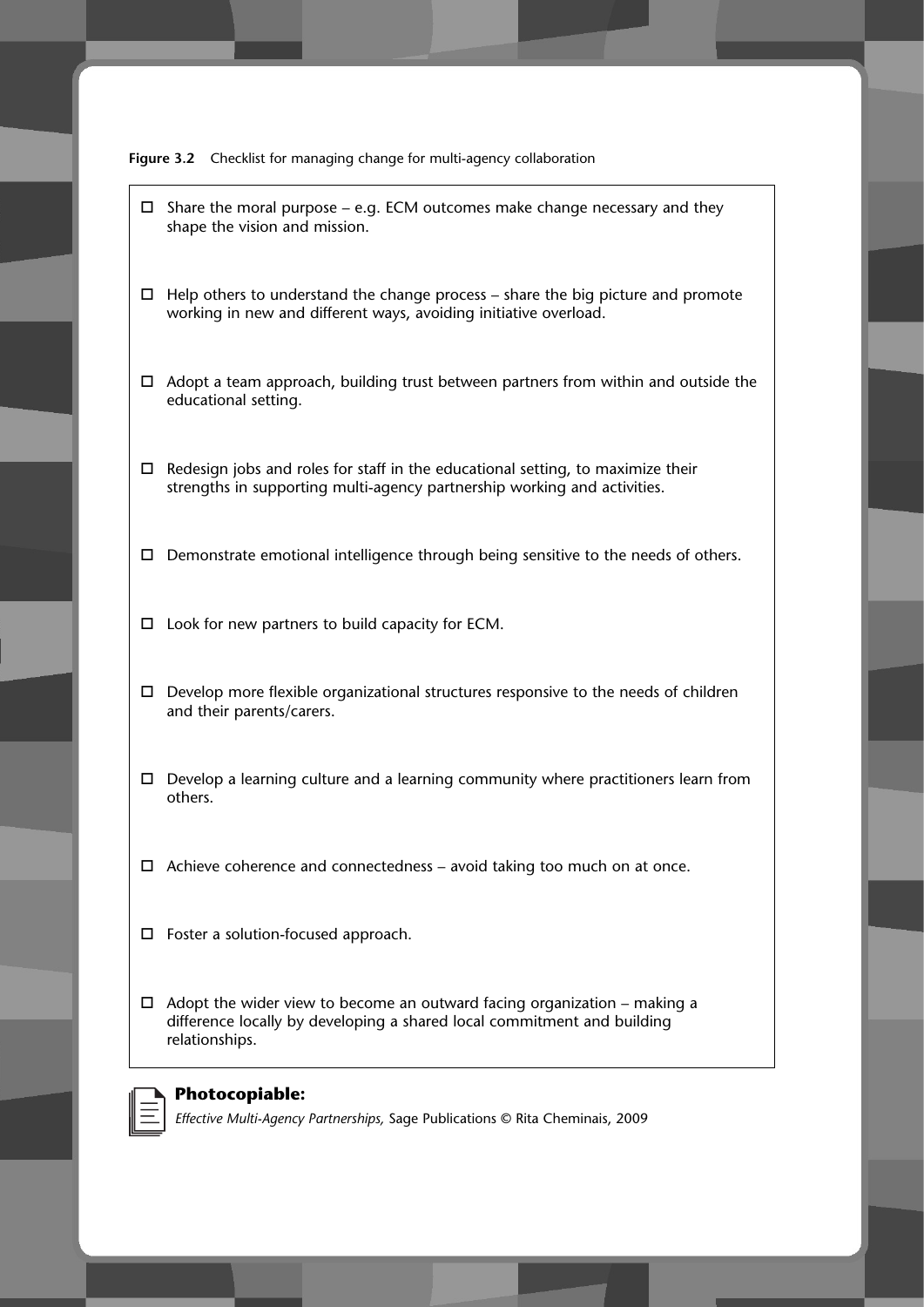# Task 3.1: Changing practice

On the postcard provided (Figure 3.3), each write down one aspect of your work/ practice with children and young people in the educational setting, that you wish to change in the next month, which will lead to an improved ECM outcome and will result in far more effective multi-agency partnership working.

Discuss this change with another member of the team from a different service.

Display all the postcards to enable the full team to view the changes.

## Task 3.2: What helps to effect change?

This task is for multi-agency teams to work on initially individually, then in a pair, and finally, as a whole team.

- (a) Individually, write down on a piece of flip-chart paper something you have changed in the past two months in your multi-agency working practice.
- (b) Then write down what/who helped you to make the change happen.
- (c) Where appropriate, write down any barriers that you met, which hampered or slowed the rate of change.
- (d) Discuss and share your change experience with another member of your multiagency team, and then listen to their change experience.
- (e) What are the overall lessons to be learnt about change in a multi-agency partnership?

#### Task 3.3: Managing change in the multi-agency team

As a whole multi-agency team:

- (a) Discuss and agree upon one priority for improving the team's multi-agency partnership working.
- (b) Using the template provided on flip-chart paper (Figure 3.4), write down the agreed priority for improving the team's multi-agency partnership working in the central circle number 1.

(c)Working around the template, write in the actions and support required to meet and address the identified team priority.

## Task 3.4: Life cycle stages of a multi-agency partnership

See Table 3.3.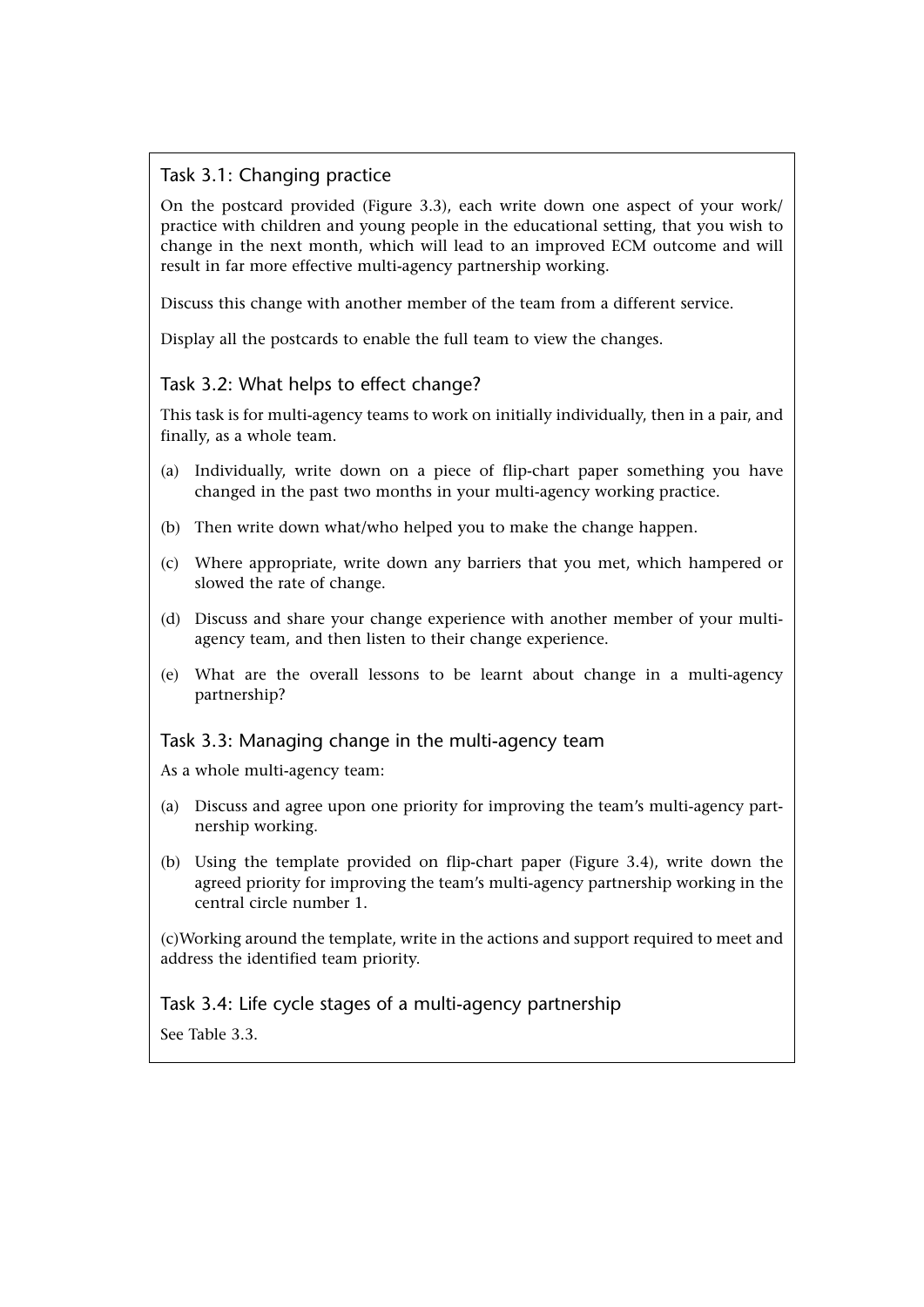|                | <b>Benchmark descriptor</b>                                                                                                      | Yes, working<br>well | <b>Needs</b><br>improving |
|----------------|----------------------------------------------------------------------------------------------------------------------------------|----------------------|---------------------------|
| $\mathbf{1}$   | Team practitioners share a common vision of the<br>difference they want to make and the direction to<br>take                     |                      |                           |
| $\overline{2}$ | Team practitioners focus on partnership added<br>value: how they can achieve more or better results<br>through collaboration     |                      |                           |
| $\overline{3}$ | Team practitioners are willing to make changes<br>to achieve shared goals                                                        |                      |                           |
| $\overline{4}$ | Team practitioners facilitate partnership working<br>and engender support within their own<br>organizations or interest grouping |                      |                           |
| $\mathfrak{S}$ | Team practitioners' objectives are aligned in a<br>common direction, e.g. ECM outcomes                                           |                      |                           |

**Table 3.4** Multi-agency benchmark self-assessment

*Source*: LGpartnerships – Smarter partnerships (www.lgpartnerships.com/diggingdeeper/ leadership.asp)



## **Photocopiable:**

*Effective Multi-Agency Partnerships,* Sage Publications © Rita Cheminais, 2009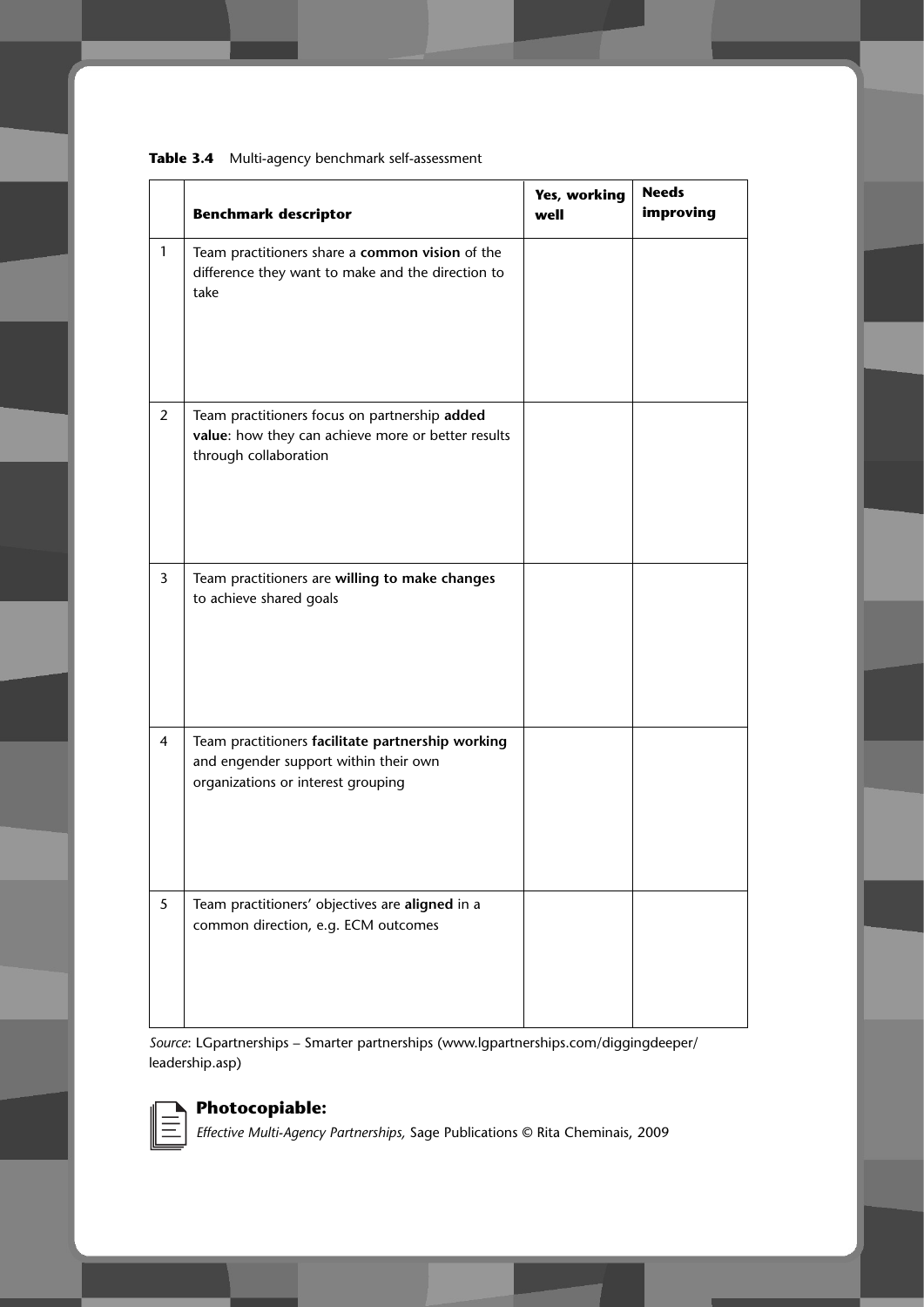| <b>Contact information</b>                      |  |
|-------------------------------------------------|--|
| <b>Address:</b>                                 |  |
| Telephone:                                      |  |
| Email:                                          |  |
| Role being provided:                            |  |
| Requirements to perform role:                   |  |
| Storage requirements for equipment/resources:   |  |
| Time requirements to deliver the service:       |  |
| Funding contributions, where appropriate:       |  |
| Professional development/training requirements: |  |
|                                                 |  |
|                                                 |  |

**Figure 3.5** Model partnership commitment agreement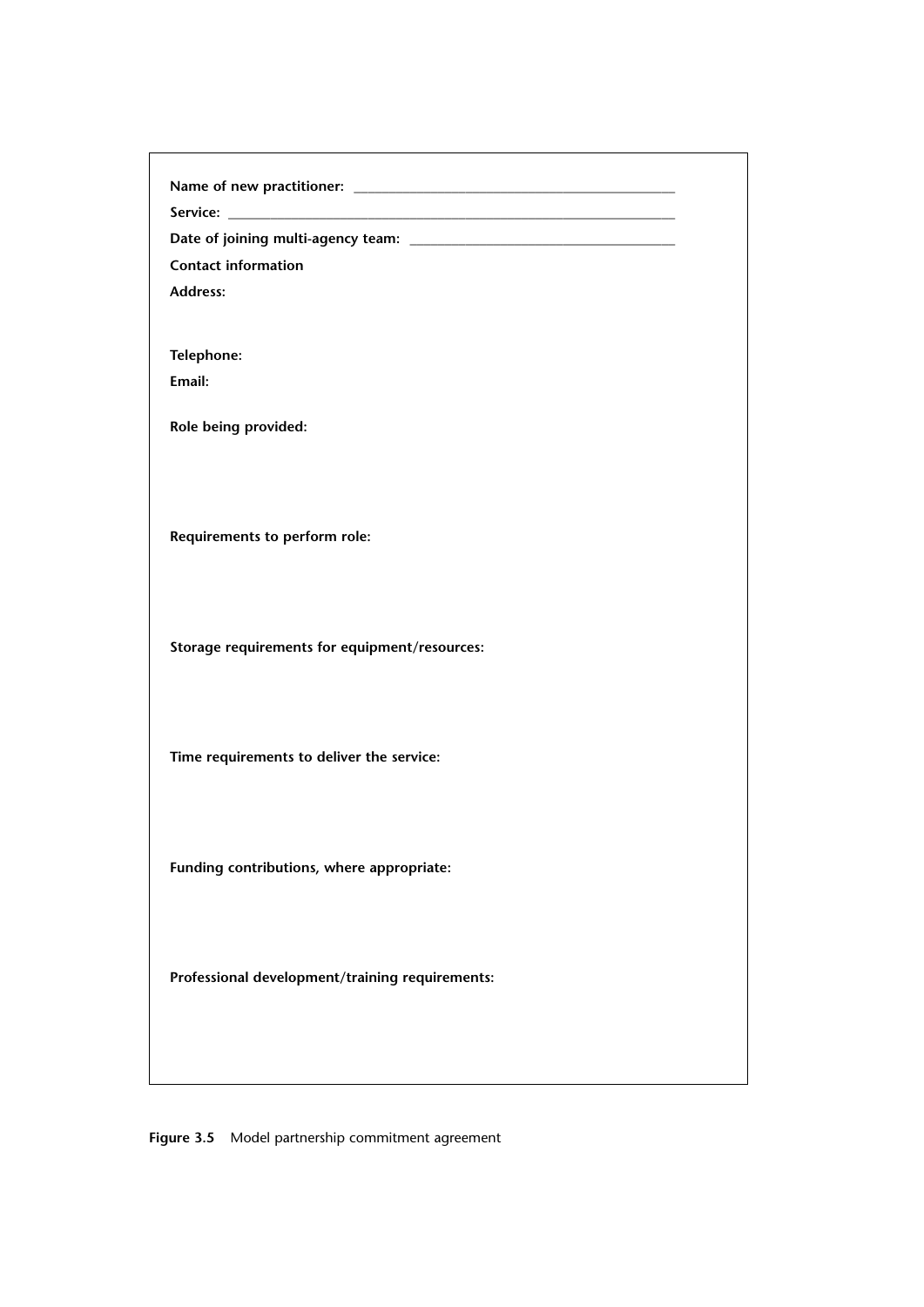| Aspect                    | Skills and knowledge                                                 | Personal | Team | Partnership |
|---------------------------|----------------------------------------------------------------------|----------|------|-------------|
| Leadership skills         | Coalition-building                                                   |          |      |             |
|                           | Vision and consensus-building                                        |          |      |             |
|                           | Communicating                                                        |          |      |             |
|                           | Consultation                                                         |          |      |             |
|                           | Managing change                                                      |          |      |             |
|                           | Delegating                                                           |          |      |             |
|                           | Influencing                                                          |          |      |             |
|                           | Negotiating roles and contributions                                  |          |      |             |
|                           | Assertiveness                                                        |          |      |             |
| Leadership knowledge<br>ð | Needs and opportunities which provide the basis for common<br>ground |          |      |             |
|                           | levelopments<br>Policy and funding d                                 |          |      |             |
|                           | Practitioner roles, contributions, constraints, motivations          |          |      |             |
|                           | Potential benefits, costs and risks for individual practitioners     |          |      |             |
|                           | added value<br>Forms of partnership                                  |          |      |             |
|                           | Interdependencies between practitioner activities                    |          |      |             |
|                           |                                                                      |          |      |             |

Table 3.5 Skills and knowledge audit for multi-agency partnership working **Table 3.5** Skills and knowledge audit for multi-agency partnership working

(Continued) (Continued)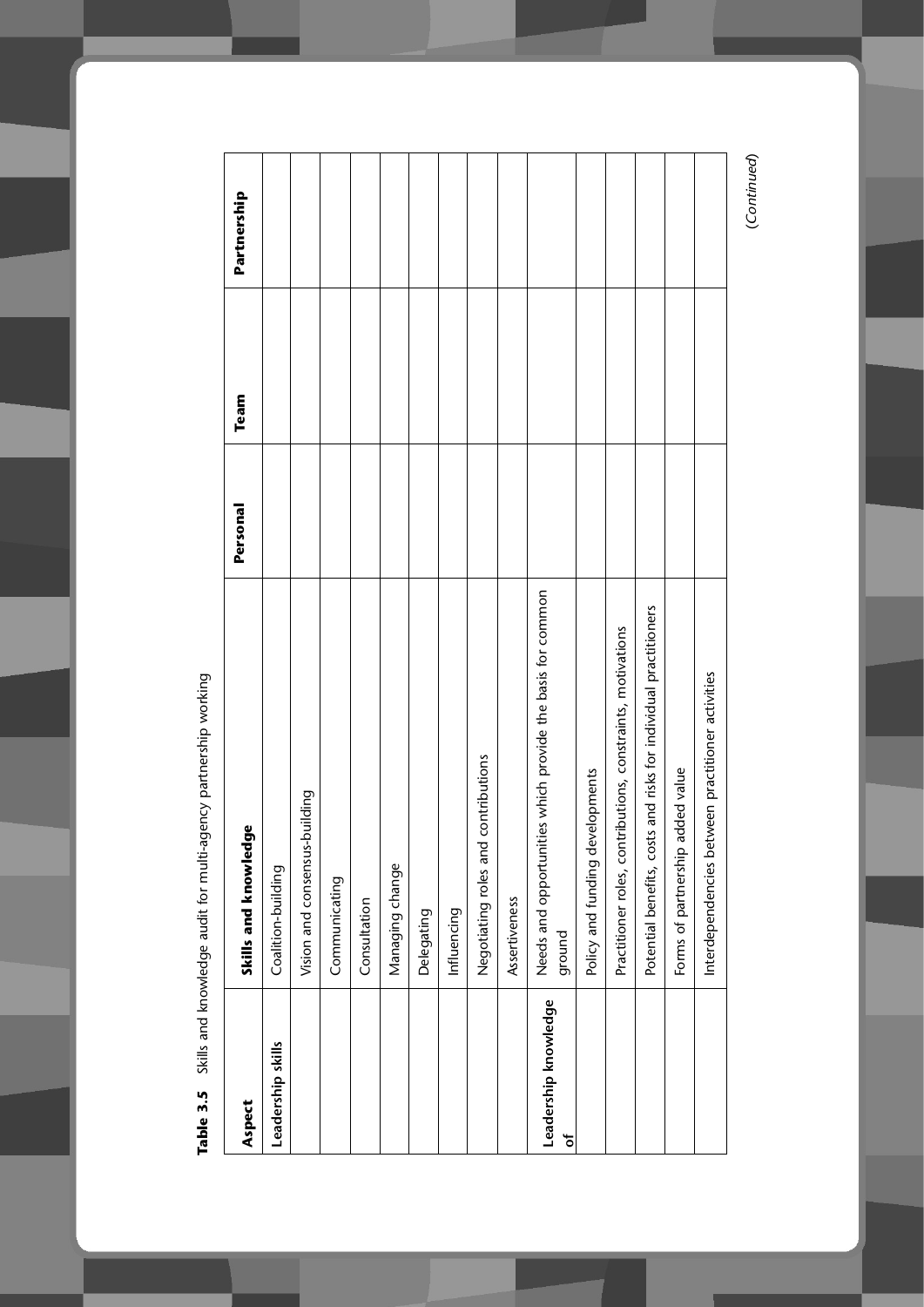| Aspect                    | Skills and knowledge                                                  | Personal | Team | Partnership |
|---------------------------|-----------------------------------------------------------------------|----------|------|-------------|
| Leadership knowledge<br>ð | How to overcome barriers to practitioner engagement and<br>commitment |          |      |             |
|                           | management systems to reinforce<br>Use of performance<br>partnership  |          |      |             |
| Trust skills              | Building robust relationships                                         |          |      |             |
|                           | Managing expectations                                                 |          |      |             |
|                           | Promoting dialogue                                                    |          |      |             |
|                           | Listening                                                             |          |      |             |
|                           | Empathy                                                               |          |      |             |
|                           | Managing disagreement and conflict                                    |          |      |             |
|                           | <b>eedback</b><br>Giving constructive                                 |          |      |             |
|                           | Managing communications                                               |          |      |             |
|                           | Coping with the unfamiliar and the unexpected                         |          |      |             |
| Trust knowledge           | Group dynamics                                                        |          |      |             |
|                           | ways of working with others<br>Cultures, values and                   |          |      |             |
|                           | How partners can hinder the contribution of others                    |          |      |             |
|                           |                                                                       |          |      |             |

Table 3.5 (Continued) **Table 3.5** (Continued)

(Continued) *(Continued)*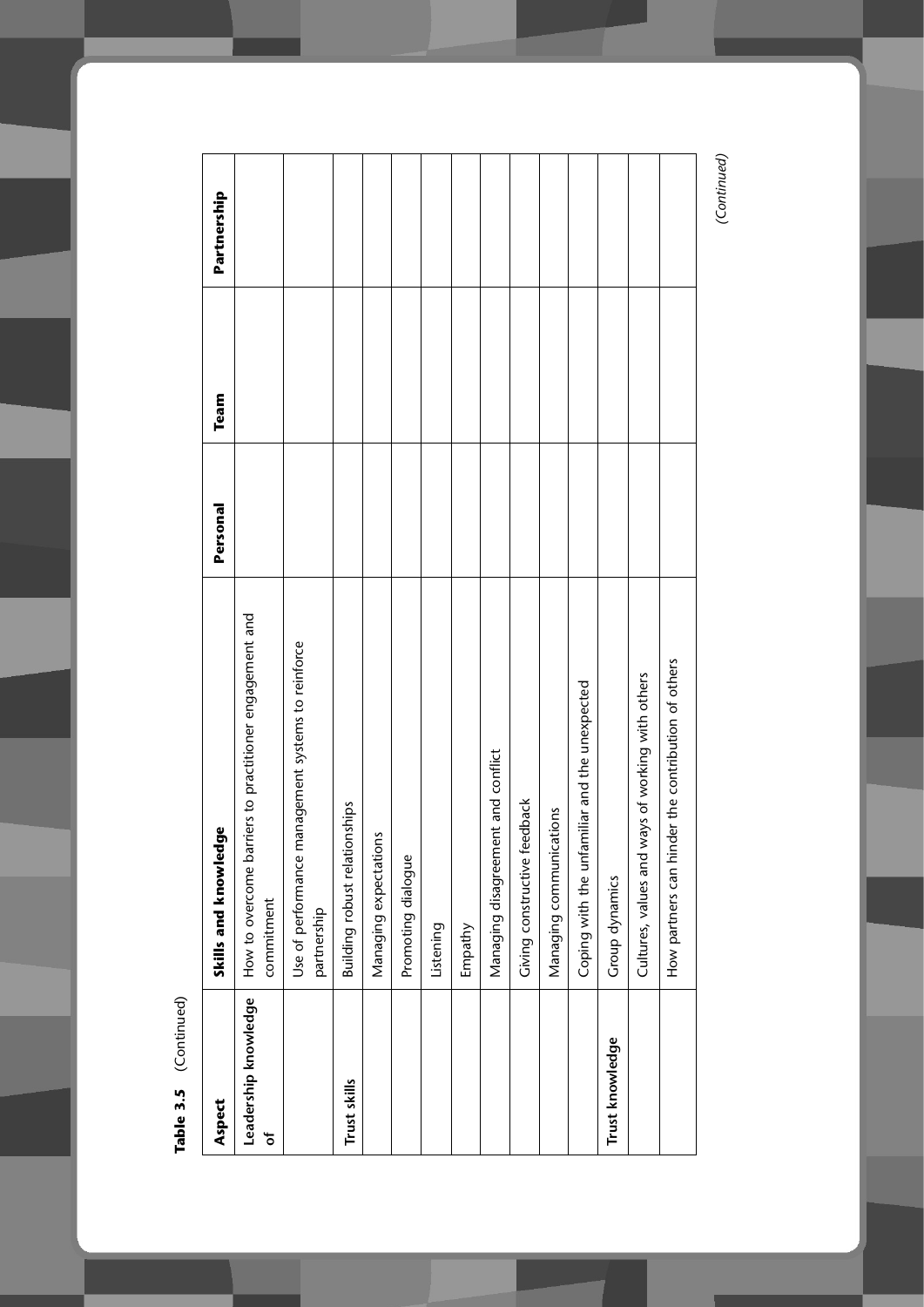| Aspect                               | Skills and knowledge                                                             | Personal | Team | Partnership |
|--------------------------------------|----------------------------------------------------------------------------------|----------|------|-------------|
|                                      | Forms of partnership agreement                                                   |          |      |             |
|                                      | Methods to build the capacity of practitioners and the team                      |          |      |             |
| Learning skills                      | Problem solving/creative thinking                                                |          |      |             |
|                                      | Systems thinking                                                                 |          |      |             |
|                                      | Networking                                                                       |          |      |             |
|                                      | Diagnosing performance issues                                                    |          |      |             |
| Learning knowledge                   | Benchmarking and process mapping for analysing and<br>comparing performance      |          |      |             |
|                                      | Partnership review and evaluation                                                |          |      |             |
|                                      | How to promote learning in partnerships/groups                                   |          |      |             |
|                                      | Learning needs analysis                                                          |          |      |             |
|                                      | Facilitation techniques                                                          |          |      |             |
|                                      | Powers, motivations and constraints potential of other<br>practitioners/partners |          |      |             |
|                                      | Nature of implications of the partnership life cycle                             |          |      |             |
| performance - skills<br>Managing for | Negotiating                                                                      |          |      |             |
|                                      |                                                                                  |          |      |             |

Table 3.5 (Continued) **Table 3.5** (Continued)

(Continued) (Continued)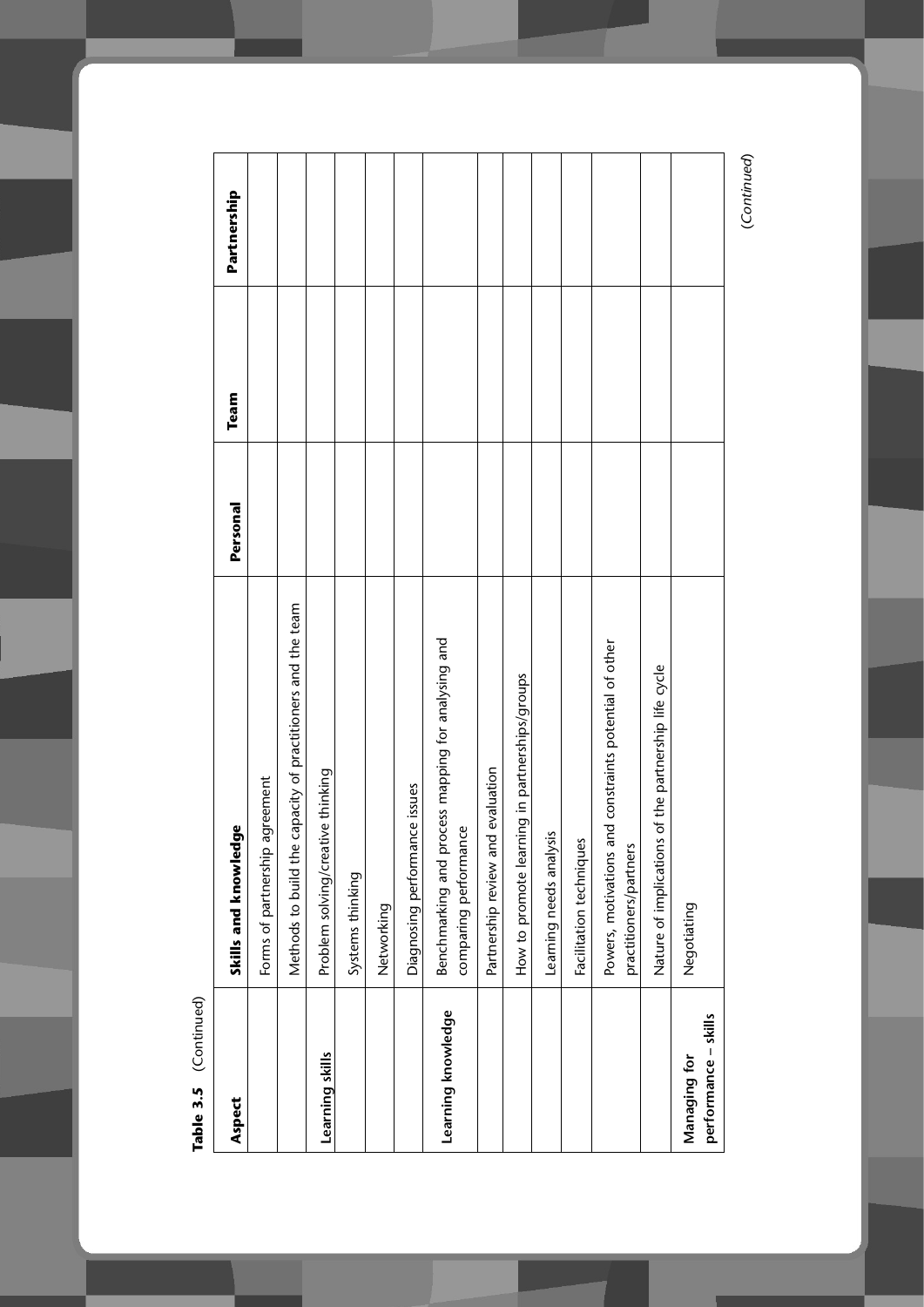| L |
|---|
|   |
|   |
| t |
|   |
|   |
|   |
|   |
|   |
|   |
|   |

| Aspect                     | Skills and knowledge                               | Personal | Team | Partnership |
|----------------------------|----------------------------------------------------|----------|------|-------------|
|                            | Entrepreneurial                                    |          |      |             |
|                            | Setting objectives and performance measures        |          |      |             |
|                            | Project team-building                              |          |      |             |
|                            | Project planning and project management            |          |      |             |
| Managing for               | Partnership structures                             |          |      |             |
| performance -<br>knowledge |                                                    |          |      |             |
|                            | Accountability mechanisms                          |          |      |             |
|                            | Functions required for successful performance      |          |      |             |
|                            | Co-ordination methods                              |          |      |             |
|                            | Managing meetings                                  |          |      |             |
|                            | Partnership evaluation methods                     |          |      |             |
|                            | Sources of finance and in-kind resources           |          |      |             |
|                            | Ways of making better use of resources             |          |      |             |
|                            | Collaborative use of ICT (for information sharing) |          |      |             |
|                            |                                                    |          |      |             |

Source: Local government national training organization (IGNTO) – Smarter Partnerships and Educe Limited (www.lgpartnerships.com) *Source*: Local government national training organization (IGNTO) – Smarter Partnerships and Educe Limited (www.lgpartnerships.com)



Effective Multi-Agency Partnerships, Sage Publications @ Rita Cheminais, 2009 *Effective Multi-Agency Partnerships,* Sage Publications © Rita Cheminais, 2009